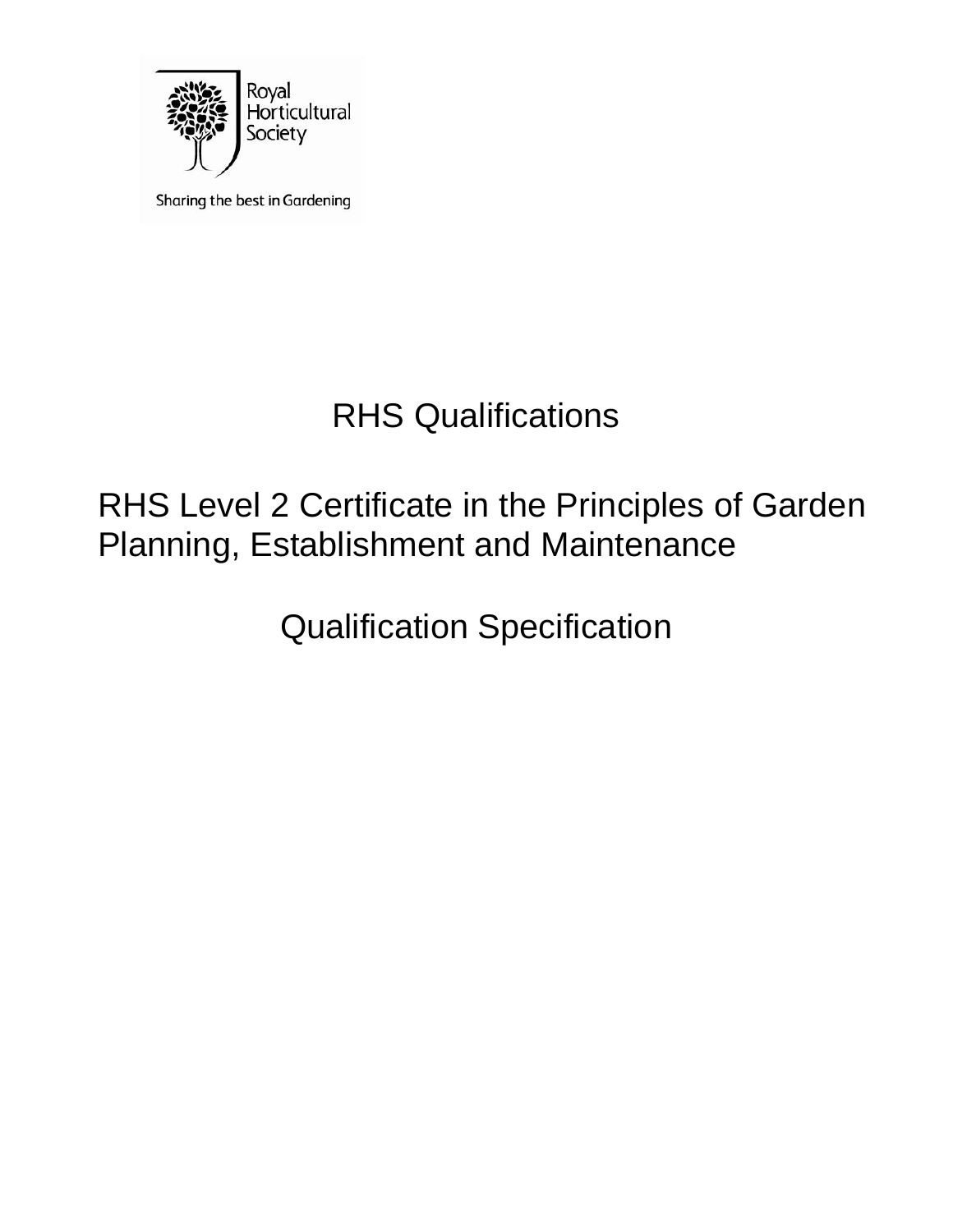# **Contents**

| 1.  | <b>RHS Qualifications Contact Details</b>                                                      | 3  |
|-----|------------------------------------------------------------------------------------------------|----|
| 2.  | <b>Equality and Diversity Policy Statement</b>                                                 |    |
| 3.  | RHS Level 2 Certificate in the Principles of Garden Planning, Establishment and<br>Maintenance | 4  |
|     | Introduction                                                                                   | 4  |
|     | <b>Credit Value</b>                                                                            | 4  |
|     | <b>Teaching Pattern</b>                                                                        | 4  |
|     | <b>Qualification Structure</b>                                                                 | 5  |
|     | Assessment                                                                                     | 5  |
|     | Language                                                                                       | 5  |
|     | Grading                                                                                        | 6  |
| 4.  | <b>Approved Centres</b>                                                                        | 6  |
| 5   | <b>Candidate Registration</b>                                                                  | 6  |
| 6.  | Reasonable Adjustments and Special Consideration                                               | 7  |
| 7.  | <b>Enquiry about Results Service</b>                                                           | 7  |
| 8.  | <b>Examination Dates</b>                                                                       | 7  |
| 9.  | Fees                                                                                           | 8  |
| 10. | Exemptions                                                                                     | 9  |
| 11  | <b>Appeals Procedure</b>                                                                       | 10 |
| 13. | Policy on Malpractice and Maladministration                                                    | 10 |
| 13. | Units                                                                                          |    |
|     | R2111 - Understanding garden features, plant selection and planning                            | 11 |
|     | R2112 - Understanding the choice, establishment and maintenance of garden<br>plants and lawns  | 15 |
|     | R2113 - Understanding the production of outdoor vegetables and fruit                           | 18 |
|     | R2114 - Understanding protected environments and their use in plant cultivation                | 21 |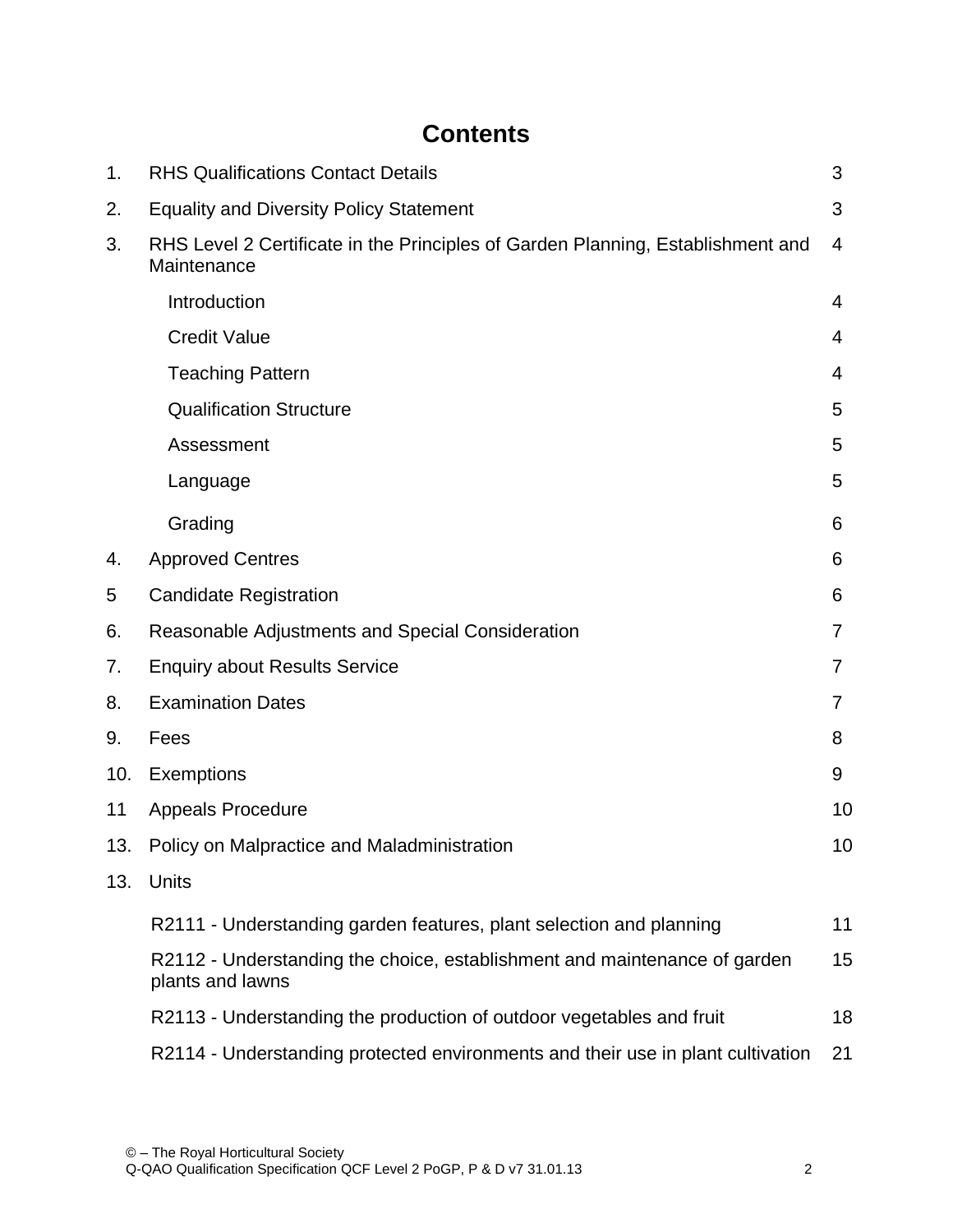#### **1. RHS Qualifications Contact Details**

RHS Qualifications is the Awarding Organisation of the Royal Horticultural Society.

RHS Qualifications RHS Garden Wisley Woking **Surrey** GU23 6QB UK

Tel: 01483 226500

Email: [qualifications@rhs.org.uk](mailto:qualifications@rhs.org.uk)

Approved Centre Web Portal: [www.rhsq.org.uk](http://www.rhsq.org.uk/)

#### **2. Equality and Diversity Policy Statement**

RHS Qualifications is committed to policies that will promote equal opportunities in all its operations, regardless of age, disability, ethnic origin, gender, marital status, religion, sexual orientation or any other factor.

RHS Qualifications is committed to ensuring that there is no unfair discrimination in any of its operations and will take into account all current legislation in relation to the equality of opportunity.

RHS Qualifications will constantly monitor and review its policies and practices pertaining to equal opportunities, to ensure that they remain consistent with its equal opportunities objectives and continue to comply with all relevant legislation.

RHS Qualifications will strive to make awareness of and respect for equality and diversity, an integral part of the culture of the organisation.

A copy of the RHS Qualifications Equality and Diversity Policy is available on the Approved Centre Web Portal.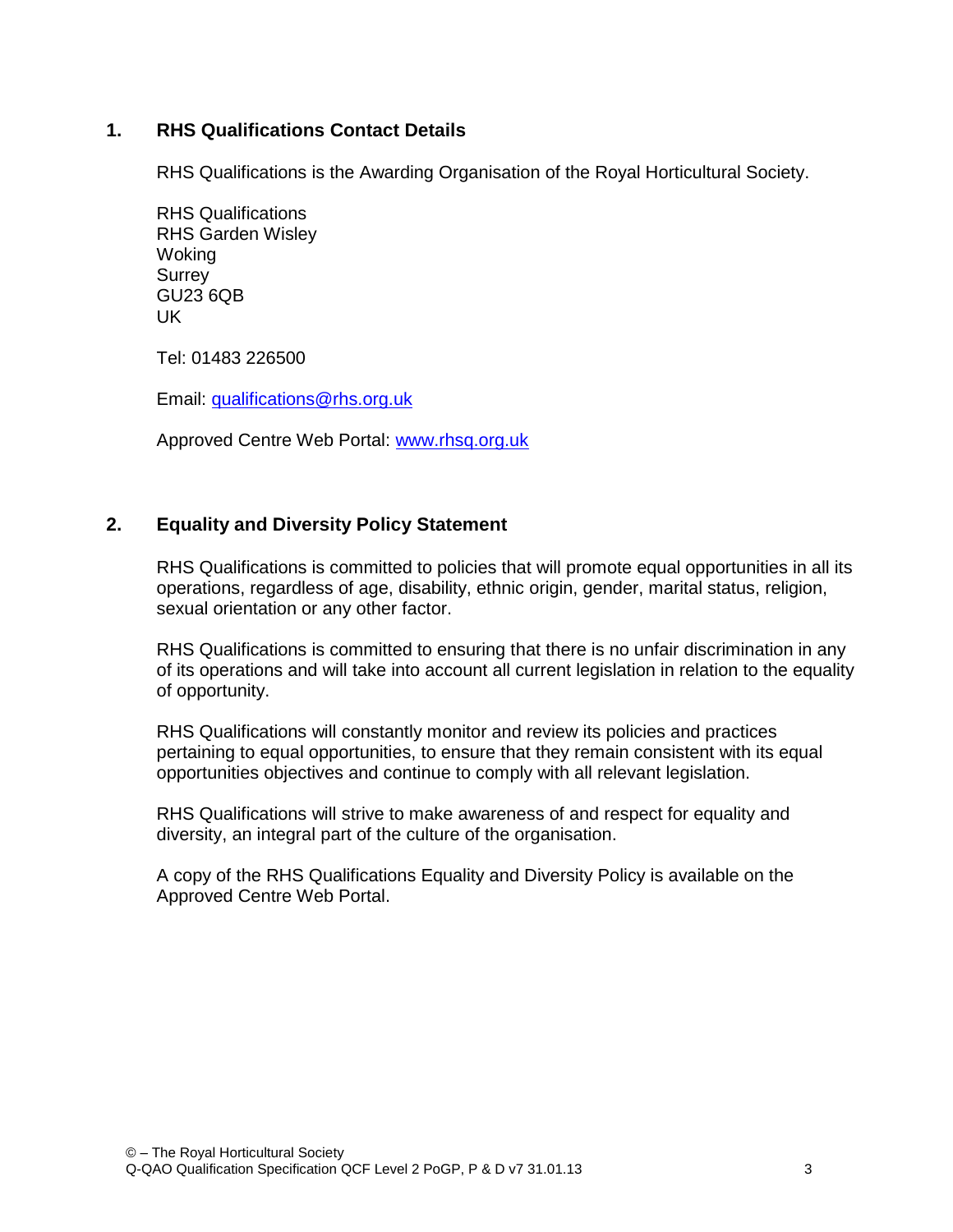#### **3. RHS Level 2 Certificate in the Principles of Garden Planning, Establishment and Maintenance**

#### **3.1 Introduction**

This qualification provides a route to employment in professional horticulture by assessing knowledge of the principles underpinning horticultural practices, and supports career development for those already working in the profession. It also provides a foundation for further learning or training in the field of horticulture.

There are no pre-requisites for entry to the qualification.

The qualification is accredited within the Qualifications and Credit Framework.

Accreditation Number:500/8295/4

#### **3.2 Credit Value**

The qualification has a credit value of 14**.**

This equates to 140 learning hours. Learning time is defined as the time taken by learners at the level of the qualification, on average, to complete the learning outcomes of the units to the standard determined by the assessment criteria.

#### **3.3 Teaching Pattern**

The qualification is designed to be studied on a part-time basis. No particular teaching pattern is specified, and centres offering courses leading to the qualification are free to define their own teaching structure and teaching hours.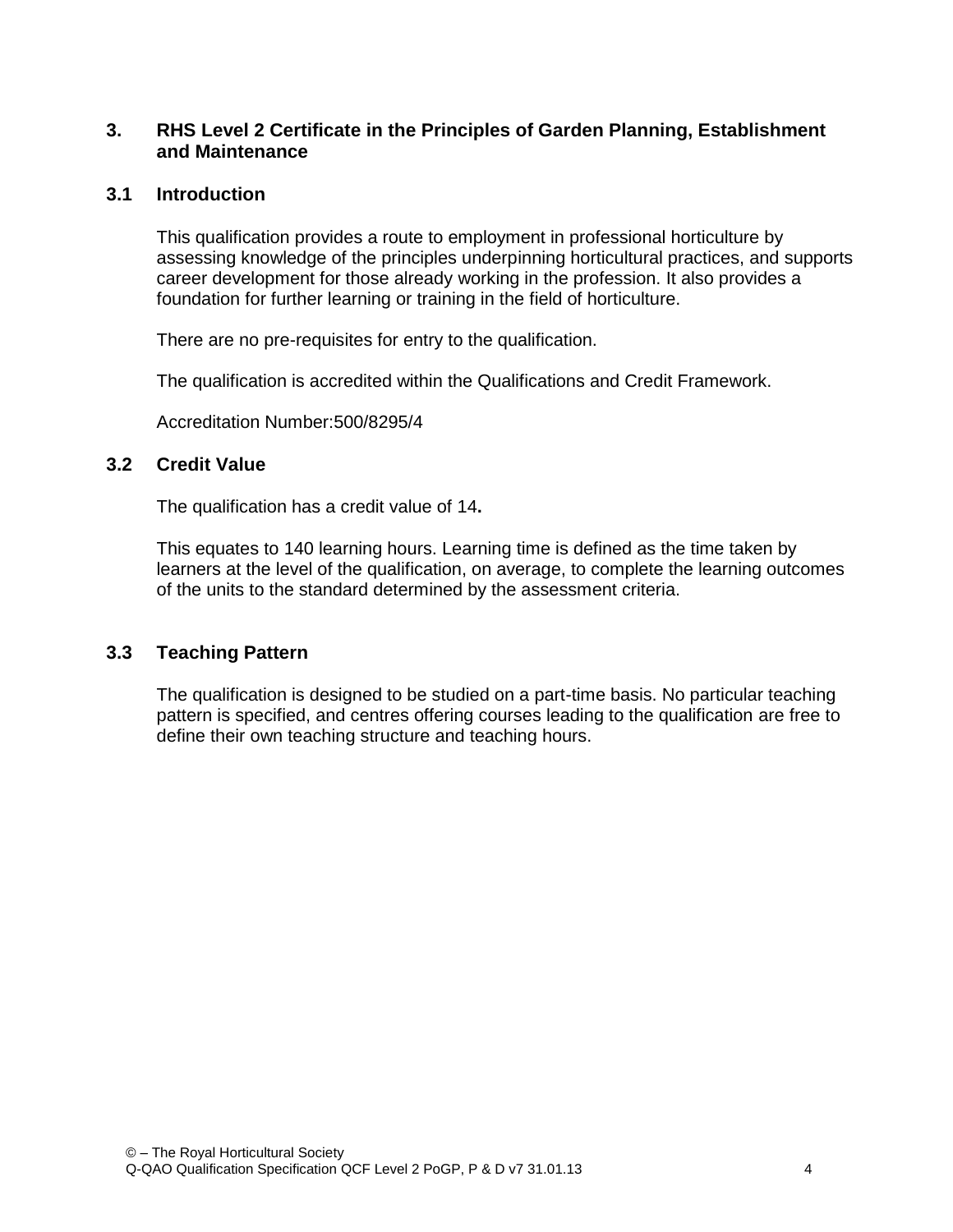#### **3.4 Qualification Structure**

The qualification will be awarded to those who gain the credits for the following four mandatory units:

| <b>RHS Ref</b> | <b>Unit</b>                                                                                                               | <b>Credits</b> | Level |
|----------------|---------------------------------------------------------------------------------------------------------------------------|----------------|-------|
| R2111          | Understanding garden features, plant selection and<br>planning<br>Unit reference number F/601/0251                        | 5              |       |
| R2112          | Understanding the choice, establishment and<br>maintenance of garden plants and lawns<br>Unit reference number T/601/0251 | 3              | າ     |
| R2113          | Understanding the production of outdoor vegetables<br>and fruit<br>Unit reference number A/601/0264                       | 3              | 2     |
| R2114          | Understanding protected environments and their use<br>in plant cultivation<br>Unite reference number L/601/0267           | 3              |       |

#### **3.5 Assessment**

Each unit will be assessed by a separate written examination covering all learning outcomes specified in the unit.

Examinations must be taken in a centre approved by RHS Qualifications, or under arrangements for exceptional supervision agreed by RHS Qualifications.

Examinations must be conducted in accordance with the RHS Regulations for the Conduct of Examinations.

Examinations will be offered twice a year in February and June.

#### **3.6 Language**

Examinations will be offered in English.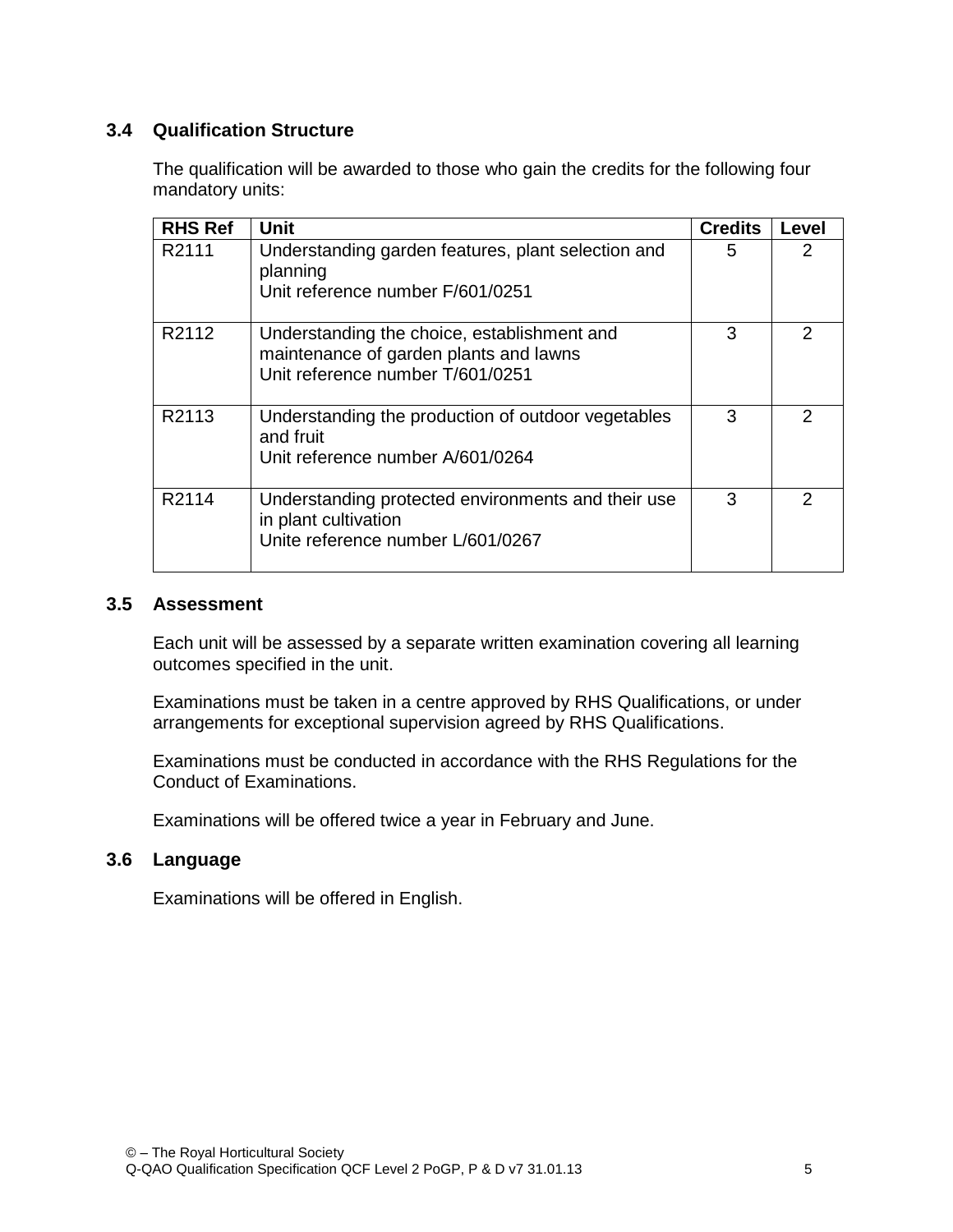#### **3.7 Grading**

Credits for a unit will be awarded to a candidate who achieves a mark of 50% or more in the written examination for that unit.

Where a candidate achieves a mark of 70% or more in the examination for the unit, the credits for the unit will be awarded with commendation.

| <b>RHS Ref</b> | Unit                                                                                     | <b>Mark</b> | <b>Pass with</b><br><b>Commendation</b> | Pass |
|----------------|------------------------------------------------------------------------------------------|-------------|-----------------------------------------|------|
| R2111          | Understanding garden features, plant<br>selection and planning                           | 100         | 70                                      | 50   |
| R2112          | Understanding the choice,<br>establishment and maintenance of<br>garden plants and lawns | 60          | 42                                      | 30   |
| R2113          | Understanding the production of<br>outdoor vegetables and fruit                          | 60          | 42                                      | 30   |
| R2114          | Understanding protected<br>environments and their use in plant<br>cultivation            | 60          | 42                                      | 30   |

Where a candidate receives credits with commendation in all four mandatory units, the qualification will be awarded with commendation.

#### **4. Approved Centres**

Centres wishing to offer examinations leading to RHS qualifications must be approved by RHS Qualifications.

Applications for approval should be sent to the Quality Assurance and Relationships Officer at the contact details in section 1.

#### **5. Candidate Registration**

Candidates should be registered for examinations in the units of the qualification through the RHS Qualifications Web Portal.

Approved Centres undertake to obtain on behalf of their learners a Unique Learner Number (ULN) and a learner record, unless the learner chooses not to have one.

If centres supply an email address for candidates at the time of registration, candidates will be invited to open an account on the RHS Qualifications Web Portal, and will be able to view their examination history, their current registrations, and their results when available.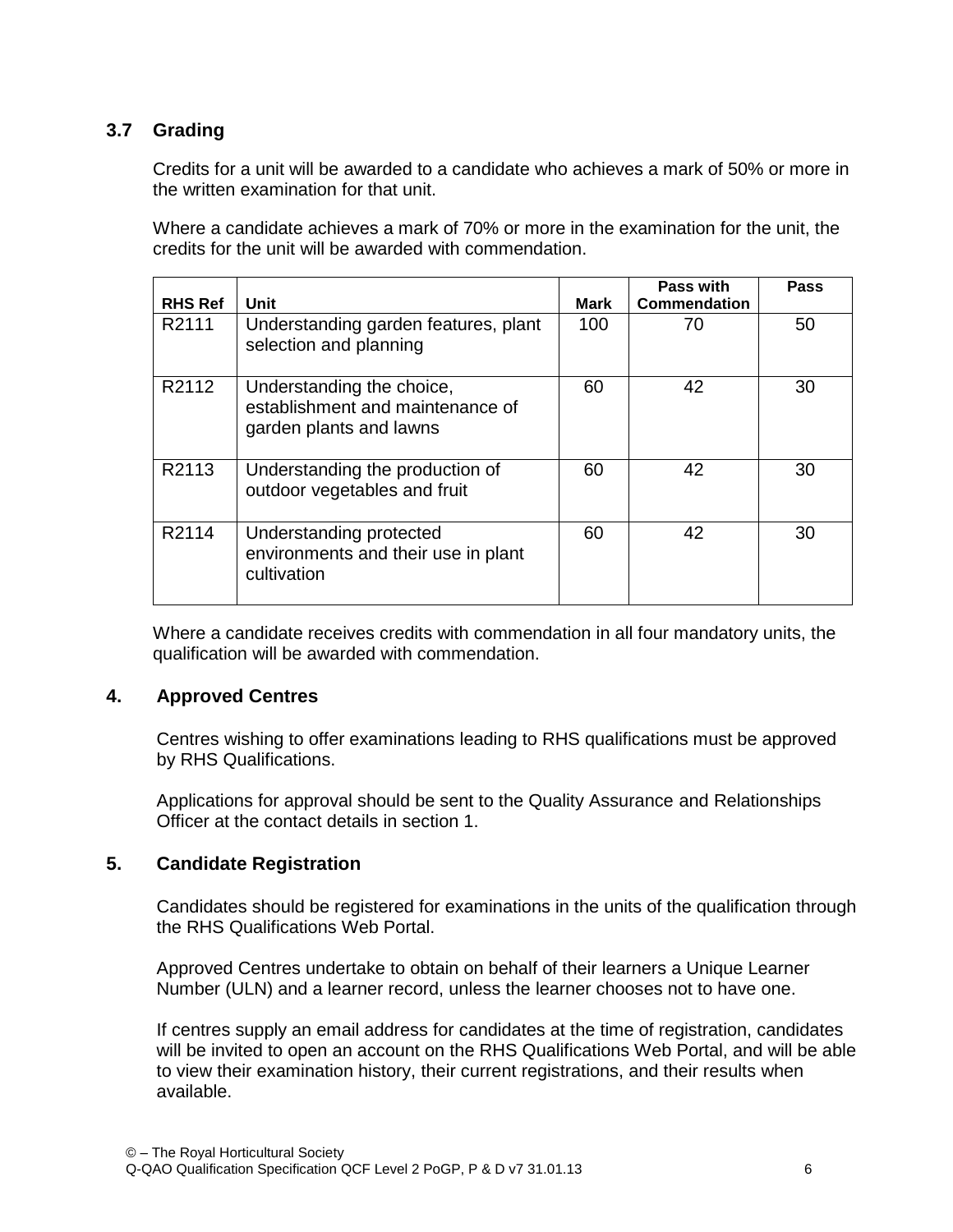#### **6. Reasonable Adjustments and Special Consideration**

RHS Qualifications is committed to ensuring fair assessment for all candidates, and will facilitate access to its qualifications through reasonable adjustments to assessment arrangements for candidates with an identified specific need. An example of a reasonable adjustment which could be made is the production of a modified examination paper for a candidate with a visual impairment.

Special consideration is given following the examination to candidates who are present for the examination but may have been disadvantaged by temporary illness, injury or adverse circumstances which arose at, or near, the time of examination**.**

Full guidance is provided in the document 'Guidance to Centres for Reasonable Adjustments and Special Consideration'. The document is available on the RHS website (www.rhs.org.uk), the RHS Qualifications Approved Centre Web Portal, or can be obtained from RHS Qualifications.

Applications for reasonable adjustments or special consideration must be made by the Approved Centre on behalf of the candidate. Application must be made within specified timescales.

#### **7. Enquiry about Results service**

The following service is available to candidates who have a query regarding their examination result:

#### **Re-mark and Feedback**

Re-marking of the examination paper by an independent examiner. Feedback will be provided identifying areas of strength and weakness with constructive suggestions for improvement.

Candidates requesting a re-mark need to be aware that grades may go down as a result of the re-marking.

Applications for the 'Enquiry about Results Service' must be made through the Approved Centre where the candidate registered for the examination. This service will be available for 28 days from the date of release of the results to Approved Centres on the RHS webportal.

#### **8. Examination Dates**

For a full list of examination dates please see the Qualifications and Credit Framework Examination Dates**,** this document is available on the Qualifications page on the RHS website, and on the RHS Webportal.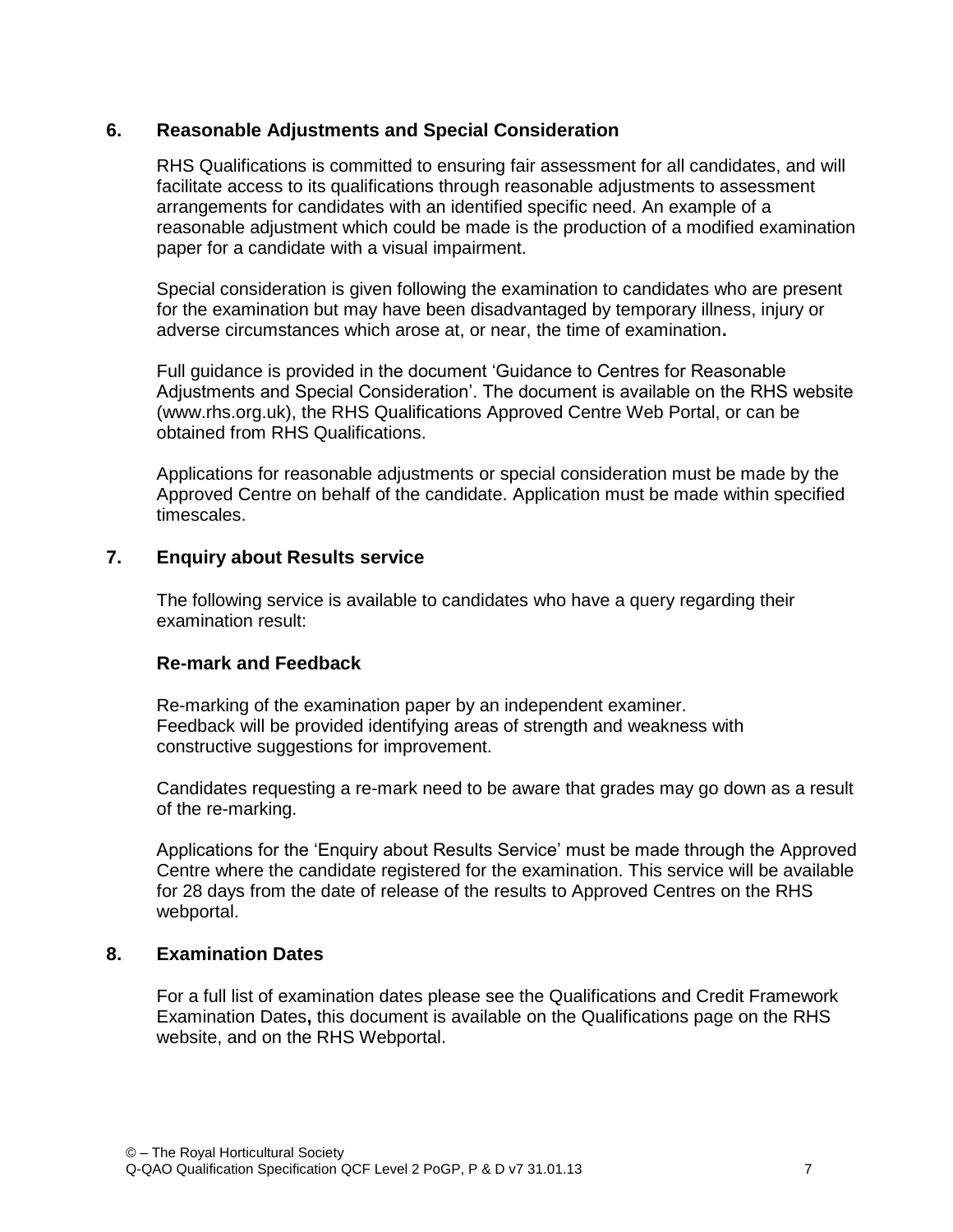#### **9. Fees**

For a full list of fees please see the Qualifications and Credit Framework Fees Notice, this document is available on the Qualifications page on the RHS website, and on the RHS Webportal.

All fees are payable prior to confirmation of service or entry for the examination.

#### **Late Entries**

RHS Qualifications publishes annually, and distributes to Approved Centres, the closing dates of entry for each examination for the following year.

Entries submitted after the published closing date will be subject to a late entry fee. The total fee charged for late entries is twice the standard examination fee for each unit

#### **Replacement Certificate (if lost, damaged or destroyed)**

The fee for a replacement certificate can be found on the Qualifications and Credit Framework Fees Notice. Please send your request to the Qualifications Department.

#### **Re-mark & Feedback**

The fee for a remark and feedback can be found on the Qualifications and Credit Framework Fees Notice.

If a re-mark results in an upgrade of the result, the fee paid will be refunded.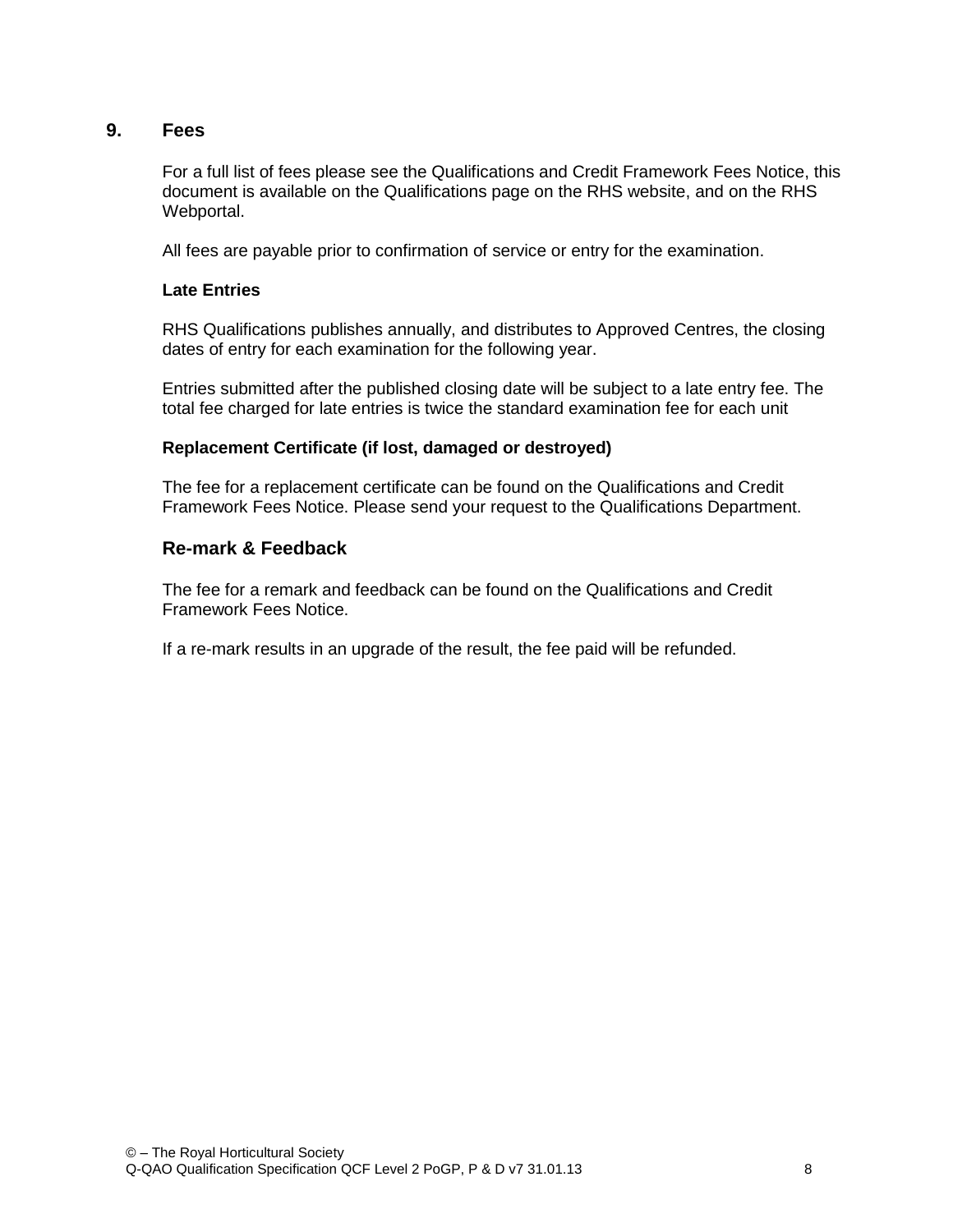#### **10. Exemptions**

The 'Regulatory arrangements for the Qualifications and Credit Framework' allow exemptions to be granted for units based upon certificated achievement in other qualifications. RHS Qualifications will grant exemption from specified units in RHS QCF qualifications where a candidate has passed certain components of RHS qualifications in the National Qualifications Framework (current RHS qualifications).

- All requests for exemption will be reviewed on a case by case basis. Applications must be made to RHS Qualifications and an administration fee will be charged
- Candidates will need to have obtained 50% of the available marks for the NQF component (within the Paper/Module) in order to obtain exemption from the QCF unit
- All exemptions are treated as equivalent to a pass. No certificate or credit is awarded for units for which exception has been granted.

Applications for exemptions must be made through the Approved Centre where the candidate is registered. The fee for applying for exemptions can be found on the Qualifications and Credit Framework Fees Notice.

| <b>RHS Qualification</b> | <b>Component</b>                                                          | <b>Exemption given for:</b>                                                                 |
|--------------------------|---------------------------------------------------------------------------|---------------------------------------------------------------------------------------------|
| Level 2 Horticulture II  | <b>Horticultural Plant</b><br>selection, Establishment<br>and Maintenance | Understanding the choice,<br>establishment and<br>maintenance of garden plants<br>and lawns |
| Level 2 Horticulture I   | <b>Outdoor Food Production</b>                                            | Understanding the production<br>of outdoor vegetables and fruit                             |
| Level 2 Horticulture II  | <b>Protected Cultivation</b><br>(Horticulture)                            | Understanding protected<br>environments and their use in<br>plant cultivation               |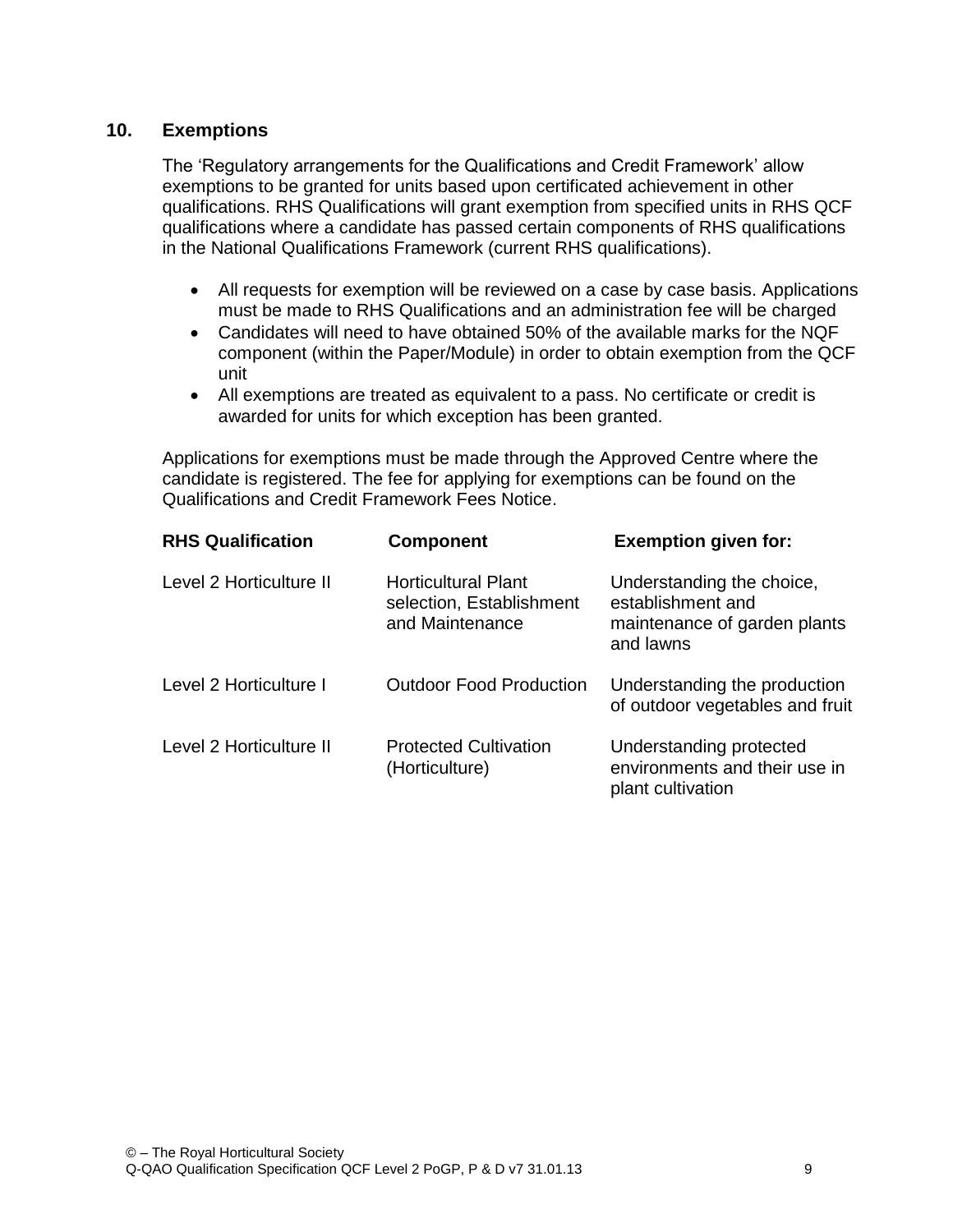#### **11. Appeals Procedure**

An Appeals procedure exists to conduct appeals lodged by candidates against decisions made by RHS Qualifications, concerning their examination performance, the granting of an award and/or the closure of their entry to an award on academic grounds.

The procedure is also followed in cases where there is irregularity or malpractice in the conduct of examinations and where RHS Qualifications has imposed a penalty on a candidate, tutor or invigilator, and the Centre wishes to appeal against this decision after results are published.

A copy of the procedure is available on the RHS Qualifications Web Portal and on the RHS website.

#### **12. Policy on Malpractice and Maladministration**

Malpractice consists of those acts which undermine the integrity and validity of the assessment or examination, the certification of qualifications and/or damage the authority of those responsible for conducting the assessment, examination and certification.

RHS Qualifications does not tolerate actions or attempted actions of malpractice by learners or centres in connection with RHS qualifications. RHS Qualifications may impose penalties and/or sanctions on candidates or centres where incidents, or attempted incidents, of malpractice have been proven.

A copy of the full policy is available on the RHS Qualifications Web Portal and on the RHS website.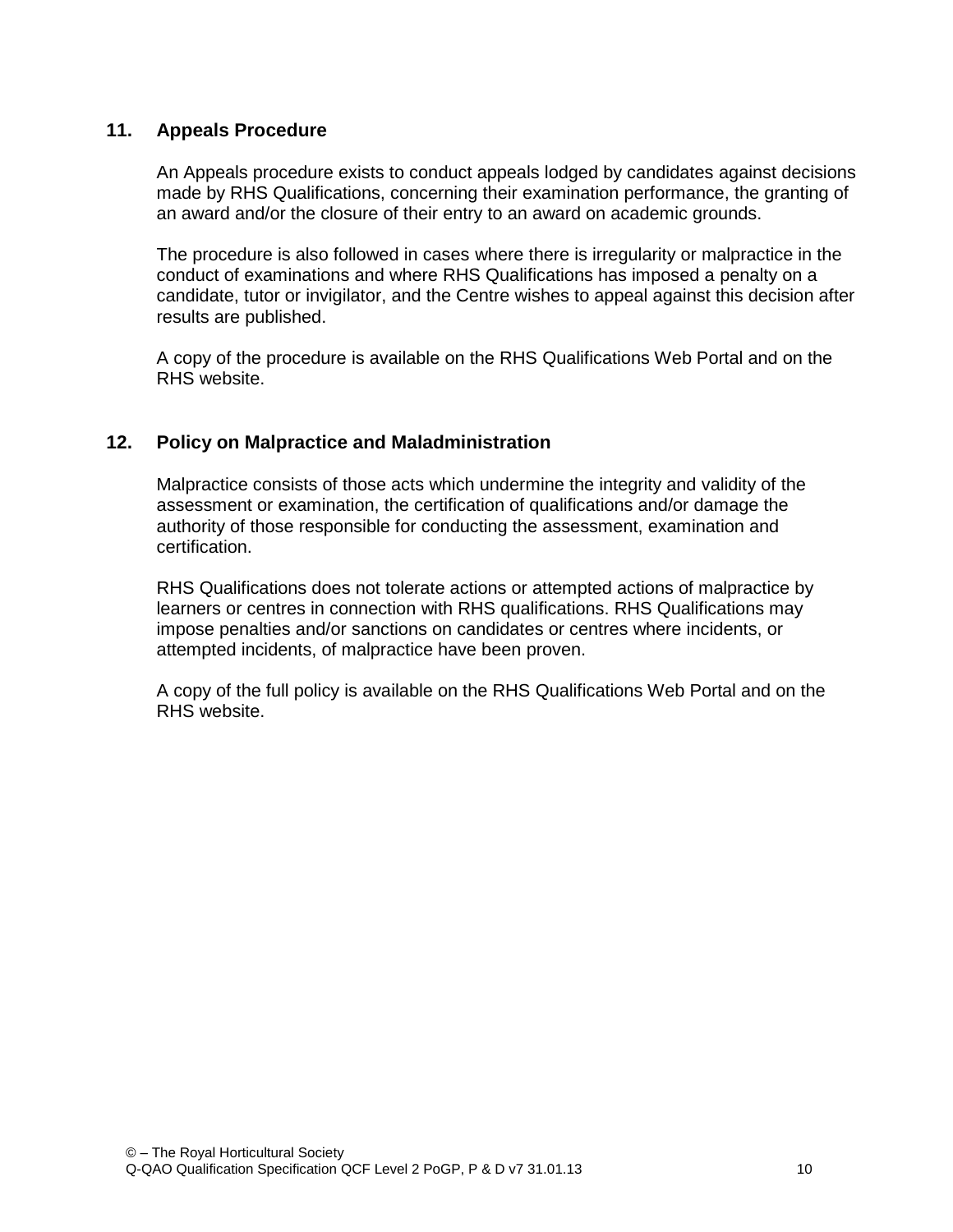# **Understanding garden features, plant selection and planning**

**RHS reference number: R2111 Unit reference number: F/601/0251 Unit guided learning hours: 38 Unit Level: Level 2 Credit Value: 5**

Unit purpose and aim(s): This unit will enable candidates to develop an understanding of basic surveying and design principles and to apply them to basic garden design and planning requirements. Additionally, the unit will enable candidates to develop an understanding of plant selection for soft landscaping.

#### **Learning Outcomes**

The learner will:

**1.** Know how to carry out and record a garden survey.

**2.** Know how to carry out a site

**3.** Understand basic garden

good design.

data.

appraisal and record essential

planning principles and the elements that contribute to a

#### **Assessment Criteria**

The learner can:

- 1.1 Describe how to identify potential hazards and risks on a site, including overhead and underground hazards (eg electric cables); unsafe buildings, features and trees; topography and existing features, e.g. watercourses and ponds.
- 1.2 Describe potential restrictions which may limit work on the site, including financial constraints; difficulties with access for plant, equipment and materials; topography (degree and extent of slopes); boundary constraints; and restrictions on the time the works can be carried out.
- 1.3 State what existing garden features need to be identified, including buildings, hard landscape features, and the trees and plants that are to be retained.
- 1.4 State why it is necessary to identify the existence of overhead and underground services.
- 1.5 Describe how to carry out basic linear surveying techniques, including the use of tapes, offsets and triangulation.
- 2.1 State what needs to be recorded when carrying out a site appraisal, including soil type, contour, aspect, microclimate, exposure and drainage.
- 3.1 Describe the relevance of garden planning principles to the production of a garden design that 'works', one that follows accepted 'rules' or 'conventions', and which is pleasing to the eye.
- 3.2 State the meaning of the following terms: symmetry; asymmetry; colour; focal points.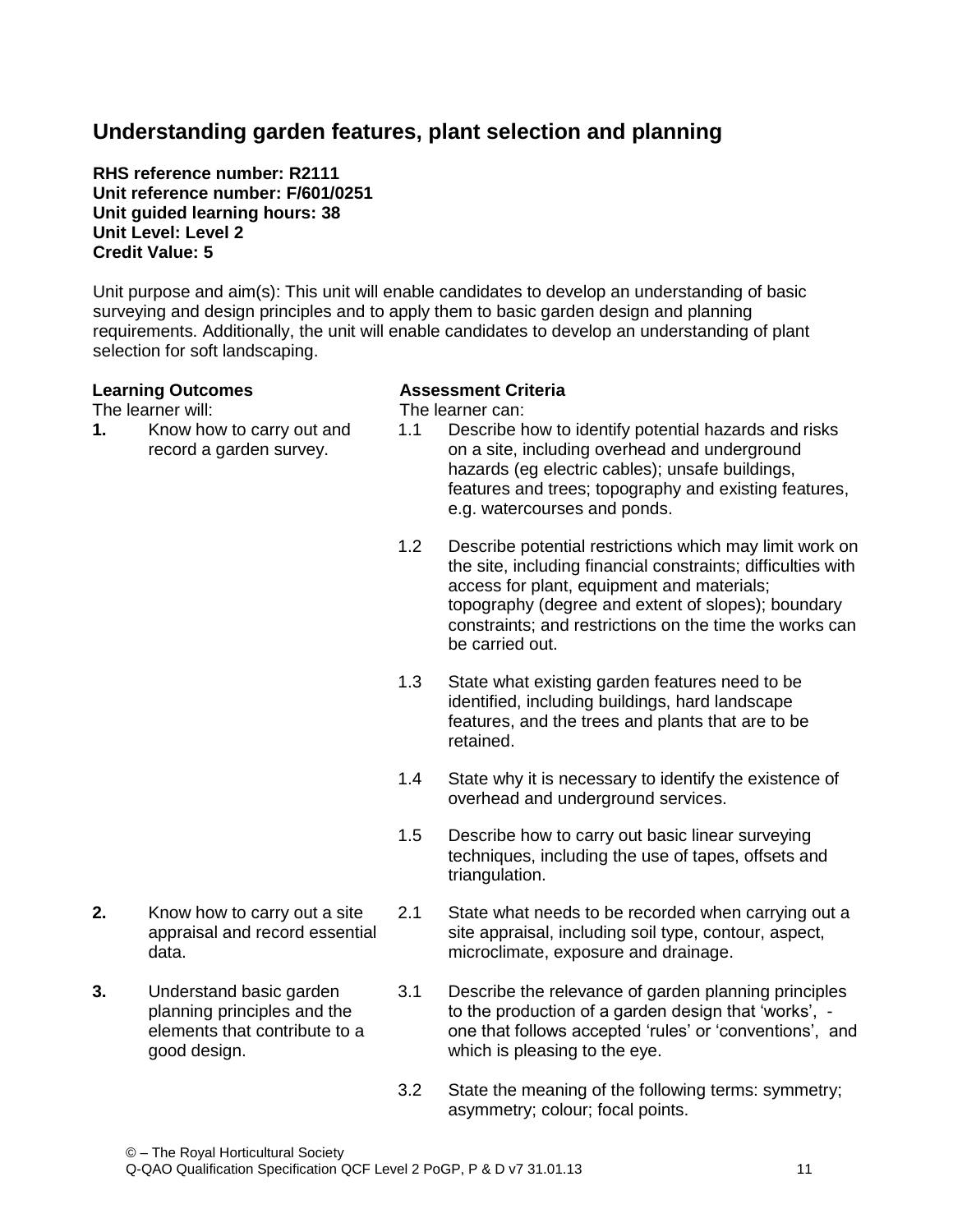- **4.** Understand the characteristics of accepted garden design styles.
- **5.** Understand the effective and appropriate use of hard landscaping materials.

**6.** Understand the effective use of soft landscaping elements.

- 4.1 Describe the difference between formality and informality in garden design.
- 4.2 Describe the main characteristics of a knot garden, a landscape garden and a cottage garden.
- 5.1 Describe a range of horizontal elements: paths, steps, patios and decking. Compare the benefits and limitations of a range of materials for each of the above, including concrete, paving and wood.
- 5.2 Describe a range of vertical elements: wall fences, screens, pergolas, furniture, statuary. For each of the above, compare TWO examples of natural and manmade materials used in their manufacture.
- 5.3 Describe rock gardens and water features. State TWO examples of manufactured and TWO of natural materials for EACH element.
- 6.1 Name appropriate grass species for the following types of lawn: hard wearing utility; high quality ornamental; shade tolerant.
- 6.2 Name FIVE evergreen and FIVE deciduous trees (large shrubs), suitable for planting in a domestic garden. State details of their decorative merits, height and spread and site requirements; describe a situation where each could be used effectively.
- 6.3 Name FIVE evergreen and FIVE deciduous plant species, suitable for hedging or screening (including formal or informal use). State details of their decorative merits, height and spread and site requirements; describe a situation where each could be used effectively.
- 6.4 Name TEN deciduous and TEN evergreen shrubs suitable for planting in a variety of garden situations. State details of their decorative merits, height and spread and site requirements; describe a situation where each could be used effectively.
- 6.5 Name TEN herbaceous perennials suitable for planting in a variety of garden situations. State details of their decorative merits, height and spread and site requirements; describe a situation where each could be used effectively.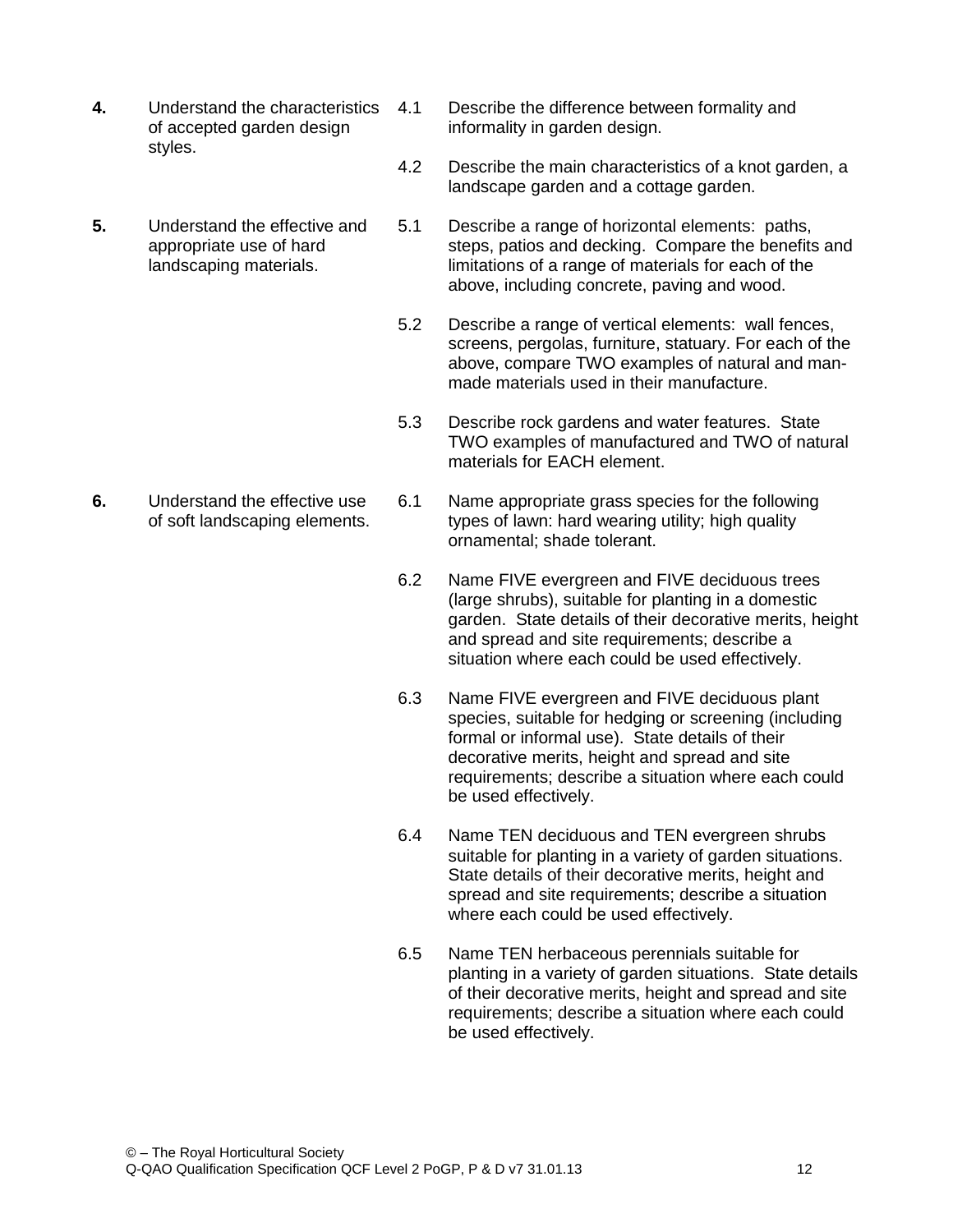- 6.6 Name TEN Alpine or Rock garden plants suitable for planting in a variety of garden situations. State details of their decorative merits, height and spread and site requirements; describe a situation where each could be used effectively.
- 6.7 Name FIVE plants grown as biennials, which are suitable for planting in a variety of garden situations. State details of their decorative merits, height and spread and site requirements; describe a situation where each could be used effectively.
- 6.8 Name TEN hardy plants grown as annuals, suitable for planting in a variety of garden situations. State details of their decorative merits, height and spread and site requirements; describe a situation where each could be used effectively.
- 6.9 Name TEN half-hardy plants suitable for seasonal bedding. State details of their decorative merits, height and spread and site requirements and describe a situation where each could be used effectively.
- 6.10 Name TEN patio or basket plants suitable for planting in a variety of garden situations. State details of their decorative merits, height and spread and site requirements; describe a situation where each could be used effectively.
- 6.11 Name FIVE bulbs, corms or tuberous plants used for winter or spring interest, and FIVE for summer or autumn interest, in a variety of garden situations. State details of their decorative merits, height and spread and site requirements; describe a situation where each could be used effectively.
- 7.1 Describe how elements of hard landscaping should be selected and used to ensure that a design is cohesive.
- 7.2 Describe how elements of soft landscaping should be selected and used to ensure that a design is cohesive.
- 7.3 Describe how other materials and items (e.g. garden furniture) should be selected and used to ensure that a design is cohesive.
- **7.** Understand how to incorporate key elements into a cohesive design.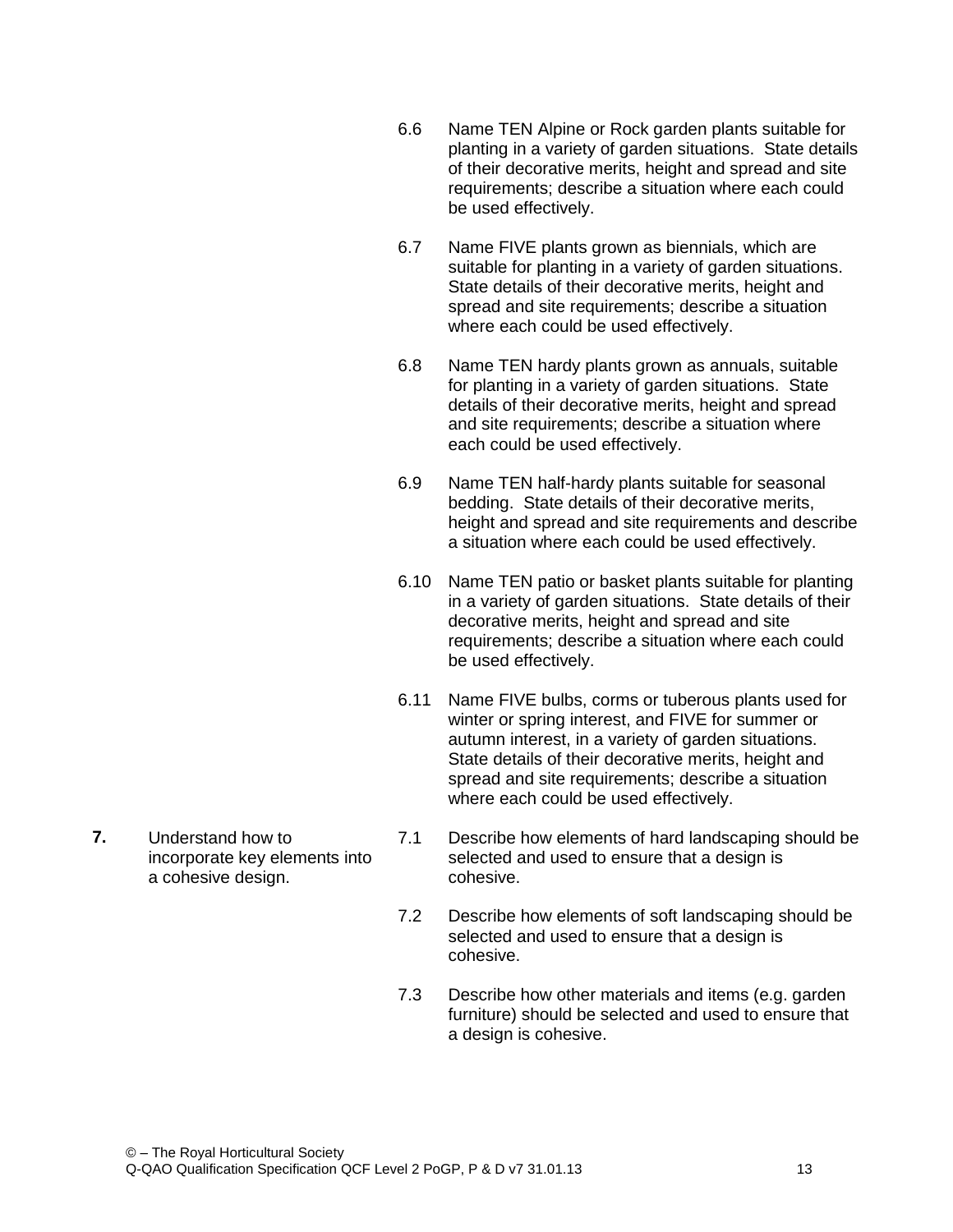- **8.** Understand the importance of safe, healthy, environmentallysensitive and sustainable development of garden sites.
- 8.1 Describe TWO hazards associated with EACH of the following: access; slope; location of features; water; electricity; materials; plants.
	- 8.2 State how the risks related to the hazards identified in 8.1 can be minimised by careful planning during the planning and design stage.
	- 8.3 Describe how the environmental sustainability of landscaping materials may affect choices made during the planning and design stage.
	- 8.4 State how sustainable practices in the maintenance of a garden can be integrated successfully during the planning and design stage.
	- 8.5 State how sustainable practices can be undertaken during the construction stage.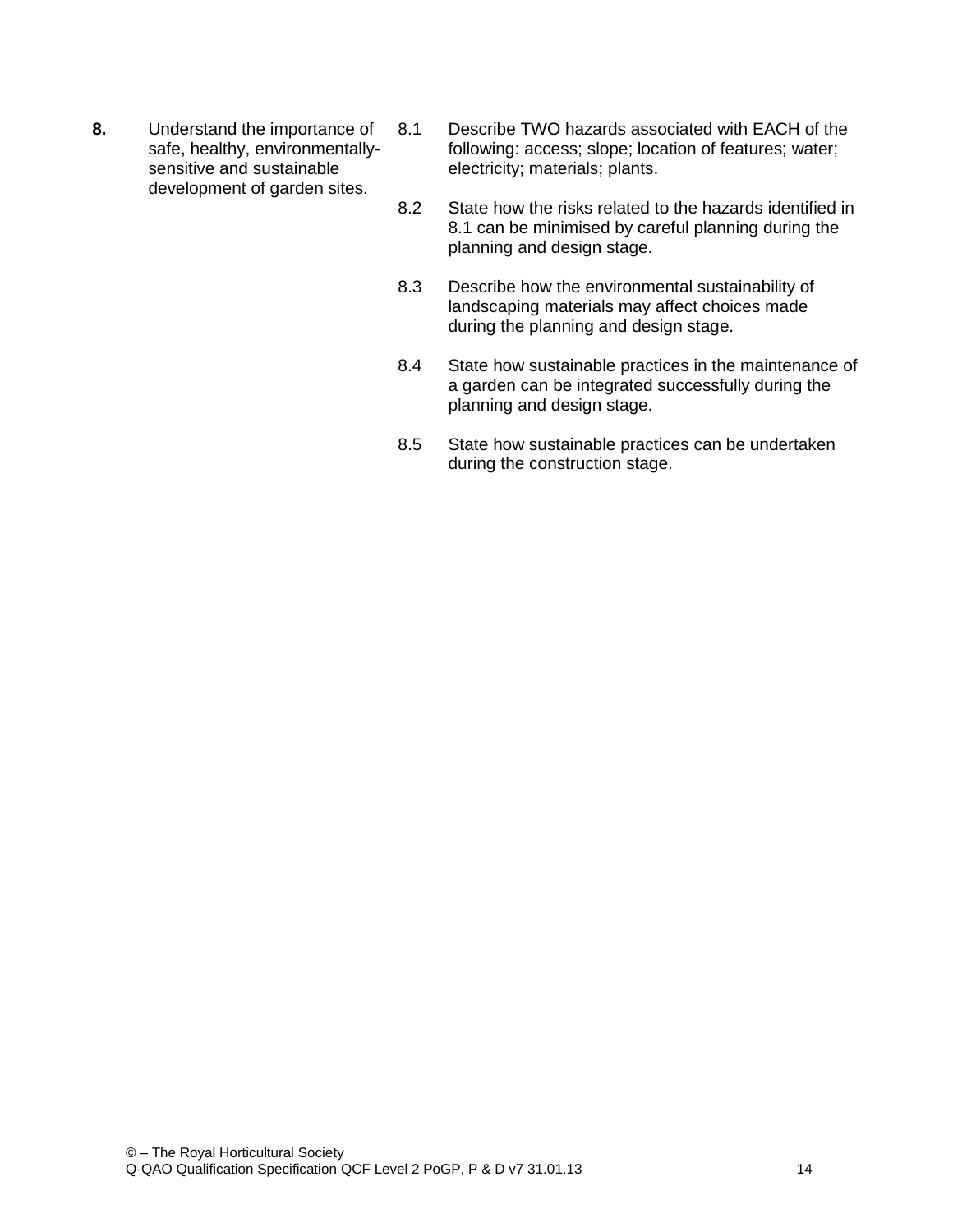# **Understanding the choice, establishment and maintenance of garden plants and lawns**

**RHS reference number: R2112 Unit reference number: T/601/0263 Unit guided learning hours: 23 Unit Level: Level 2 Credit Value: 3**

Unit purpose and aim(s): This unit will enable candidates to develop an understanding of plant selection, establishment and maintenance of a range of ornamental plants.

| <b>Learning Outcomes</b><br>The learner will: |                                                                                                     | <b>Assessment Criteria</b><br>The learner can: |                                                                                                                                                                                                      |  |
|-----------------------------------------------|-----------------------------------------------------------------------------------------------------|------------------------------------------------|------------------------------------------------------------------------------------------------------------------------------------------------------------------------------------------------------|--|
| 1.                                            | Understand the choice of plants<br>for seasonal display and their<br>establishment and maintenance. | 1.1                                            | Describe, in the context of seasonal displays, what<br>is meant by the terms: bedding, hardy, half-hardy,<br>tropical, edging, groundwork (infill) and dot plant;<br>give TWO plant examples of EACH |  |
|                                               |                                                                                                     | 1.2                                            | Explain the importance of F1 hybrid plants and the<br>term 'hybrid vigour'. State FOUR specific plant<br>examples.                                                                                   |  |
|                                               |                                                                                                     | 1.3                                            | Name TEN plants suitable for growing in an annual<br>border.                                                                                                                                         |  |
|                                               |                                                                                                     | 1.4                                            | Name TEN plants suitable for summer bedding<br>displays.                                                                                                                                             |  |
|                                               |                                                                                                     | 1.5                                            | Name FIVE plants suitable for spring bedding<br>displays, including TWO bulbs (or corms or tubers).                                                                                                  |  |
|                                               |                                                                                                     | 1.6                                            | Name TEN plants suitable for summer display in<br>containers or hanging baskets.                                                                                                                     |  |
|                                               |                                                                                                     | 1.7                                            | Name FIVE plants suitable for winter display in<br>containers or hanging baskets.                                                                                                                    |  |
|                                               |                                                                                                     | 1.8                                            | Describe the soil or growing media preparation,<br>sowing or planting out of plants for seasonal<br>display for the situations listed in $1.3 - 1.7$ .                                               |  |
|                                               |                                                                                                     | 1.9                                            | Describe the routine maintenance of seasonal<br>bedding, including control of weeds and common<br>pests and diseases (aphids, slugs and snails, vine                                                 |  |

weevil, grey mould, powdery mildew) for the

situations listed in 1.3-1.7.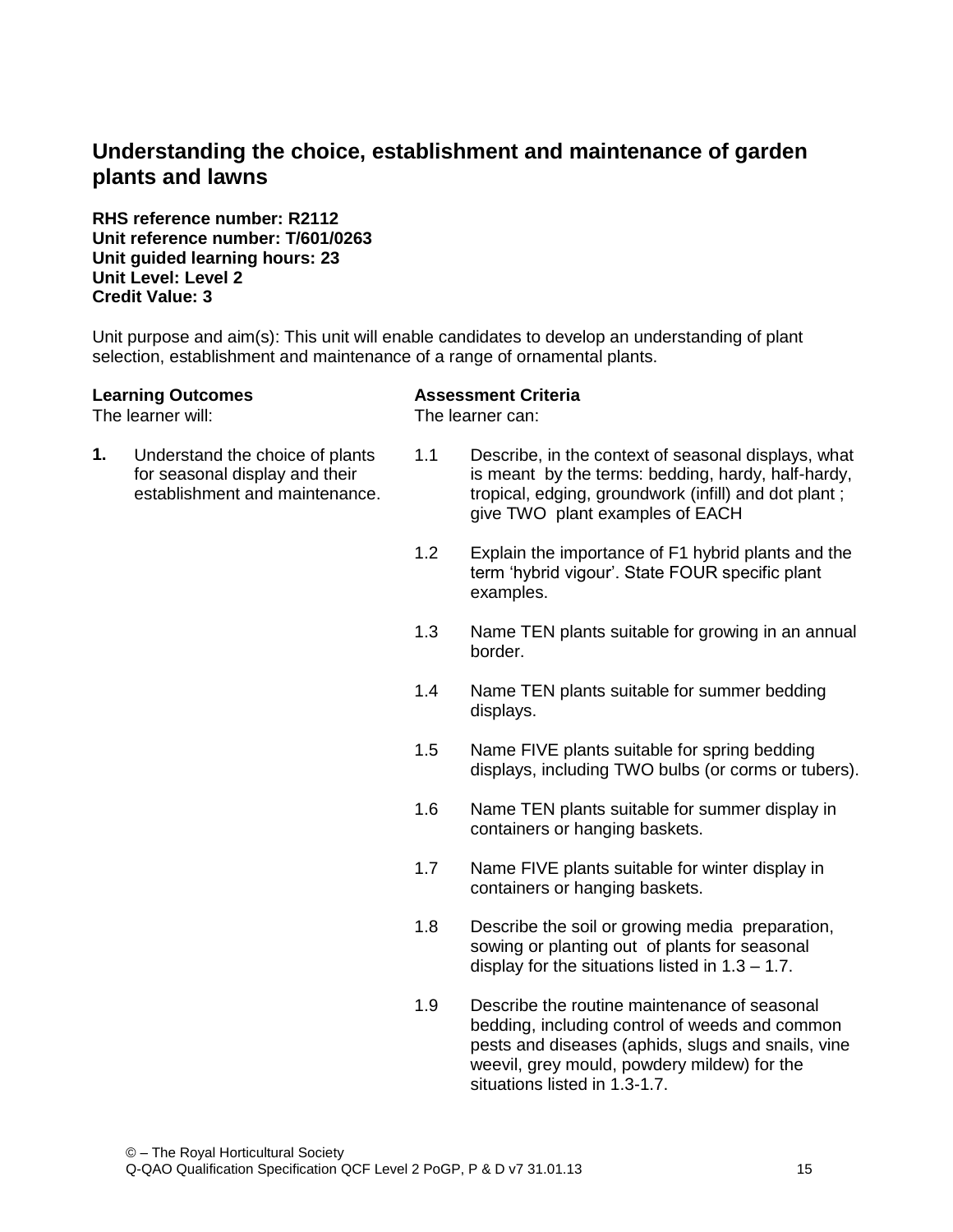- **2.** Understand the choice of herbaceous perennial plants and 'bulbs' for display, and how to grow them
- 2.1 Name TEN herbaceous perennial plants suitable for growing in an herbaceous border.
- 2.2 Name FIVE herbaceous perennials suitable for growing in shade and FIVE suitable for use as ground cover.
- 2.3 Name TEN bulbs or corms or tubers, of which FOUR should be suitable for growing in the border, FOUR for containers and FOUR for naturalizing.
- 2.4 Describe the soil preparation, planting, routine maintenance and control of weeds, pests and diseases (aphids, slugs and snails, vine weevil, grey mould, powdery mildew ,stem or bulb eelworm) required for growing herbaceous perennials and bulbs, corms or tubers.
- 3.1 Name TEN trees suitable for growing in a domestic garden.
- 3.2 Name TEN shrubs suitable for growing in a domestic garden.
- 3.3 Name FIVE trees grown for winter interest and FIVE grown for autumn display.
- 3.4 Name FIVE shrubs grown for winter interest and FIVE grown for autumn display.
- 3.5 Name FIVE lime-hating trees or shrubs.
- 3.6 Name FIVE bush roses suitable for growing in a rose bed, including cluster-flowered (floribunda) and large-flowered (hybrid tea) examples.
- 3.7 Name FIVE climbers and FIVE wall shrubs suitable for a variety of garden situations including shaded and north-facing.
- 3.8 Describe the soil preparation and planting for trees and woody shrubs.
- 3.9 Describe the routine maintenance for trees and woody shrubs, to include pruning and the control of weeds and common pests and diseases (aphids, powdery mildew, black spot of roses, canker, coral spot, honey fungus).

**3.** Understand the choice of woody plants for display and their establishment and maintenance.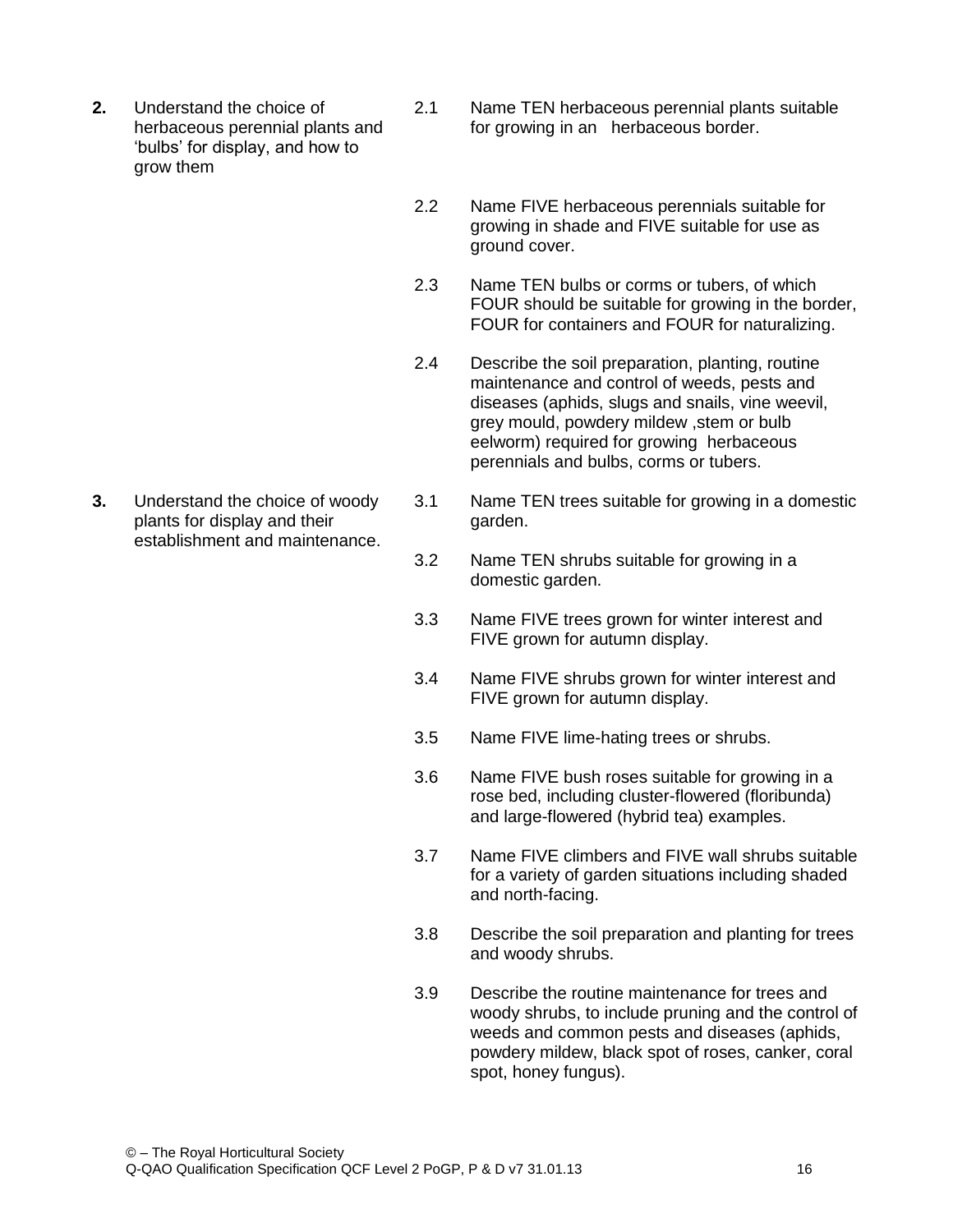- **4.** Understand the choice of alpine and rock garden plants and how to grow them
	- 4.1 Name FIVE alpine or rock garden plants for spring display and FIVE for summer display.
	- 4.2 Describe soil characteristics, soil preparation and routine maintenance for the display of alpine or rock garden plants in open soil.
	- 4.3 Describe choice of container, the characteristics and preparation of the growing medium, and the routine maintenance required for an alpine or rock garden display in containers.
	- 5.1 Name TWO AQUATIC plants from each of the following groups: floating, deep-water, marginal and bog plants.
	- 5.2 Describe the planting and establishment of aquatic plants in a garden pool.
	- 5.3 Describe the annual maintenance of a garden pool, including possible controls for algae including blanket weed.
	- 6.1 State appropriate grass mixtures for the establishment of a high quality ornamental lawn and for a hard-wearing utility lawn.
	- 6.2 State the benefits and limitations of establishing lawns from seed.
	- 6.3 Describe the procedure for establishing a lawn from seed.
	- 6.4 State the benefits and limitations of establishing a lawn from turf.
	- 6.5 Describe the procedure for establishing a lawn from turf.
	- 6.6 Describe the annual maintenance programme for quality ornamental and for hard-wearing utility lawns.
	- 6.7 Describe the range of equipment used for mowing, feeding, scarifying and aerating lawns.
	- 6.8 Describe the symptoms of a range of common lawn pests and diseases, including red thread, Fusarium patch, fairy rings, leatherjackets and moles; state an appropriate control measure for EACH.

**5.** Understand the planting and maintenance of a garden pool.

**6.** Understand the establishment and maintenance of lawns.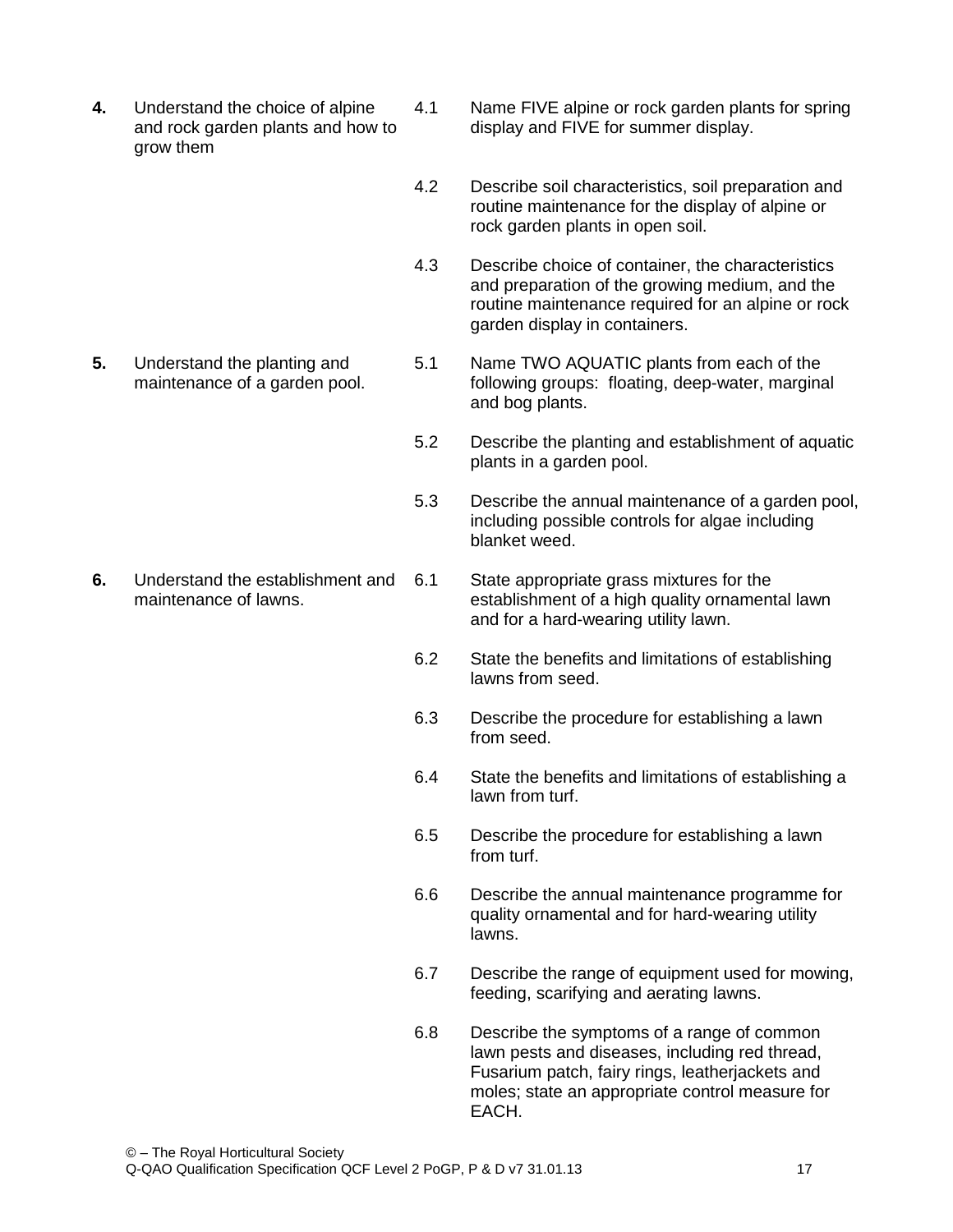### **Understanding the production of outdoor vegetables and fruit**

**RHS reference number: R2113 Unit reference number: A/601/0264 Unit guided learning hours: 23 Unit Level: Level 2 Credit Value: 3**

Unit purpose and aim(s): This unit will enable candidates to develop an understanding of the basic cultural operations and production methods necessary to obtain outdoor vegetable and fruit crops.

#### **Learning Outcomes**

The learner will:

**1.** Know the importance of site selection for outdoor food production in a garden or allotment

**2.** Understand the cultural

or allotment.

operations used to produce outdoor food crops in a garden

#### **Assessment Criteria**

The learner can:

- 1.1 State the factors to be considered when selecting a site: including soil depth, texture and structure, drainage, pH, aspect, slope, susceptibility to frost and wind, area of land available and availability of water.
- 1.2 Describe the reasons for providing shelter for an outdoor food production area, including the effects of wind reduction, frost potential and influences upon pollination.
- 1.3 State the benefits and limitations of living and nonliving windbreaks.
- 1.4 Name FOUR plant species suitable for a living windbreak.
- 1.5 Name FOUR types of non-living permeable windbreak.
- 2.1 Describe a range of soil cultivation techniques suitable for the vegetable garden: including digging rotary cultivation, consolidation and tilth production.
- 2.2 Describe how the timing of soil cultivations will be influenced by soil texture, structure, weather and climate.
- 2.3 Describe what is meant by the bed system for growing vegetables. Compare this with open ground production.
- 2.4 Describe what is meant by a raised bed, giving a specification for a typical raised bed and paths.
- 2.5 Explain the no-dig system of managing raised beds.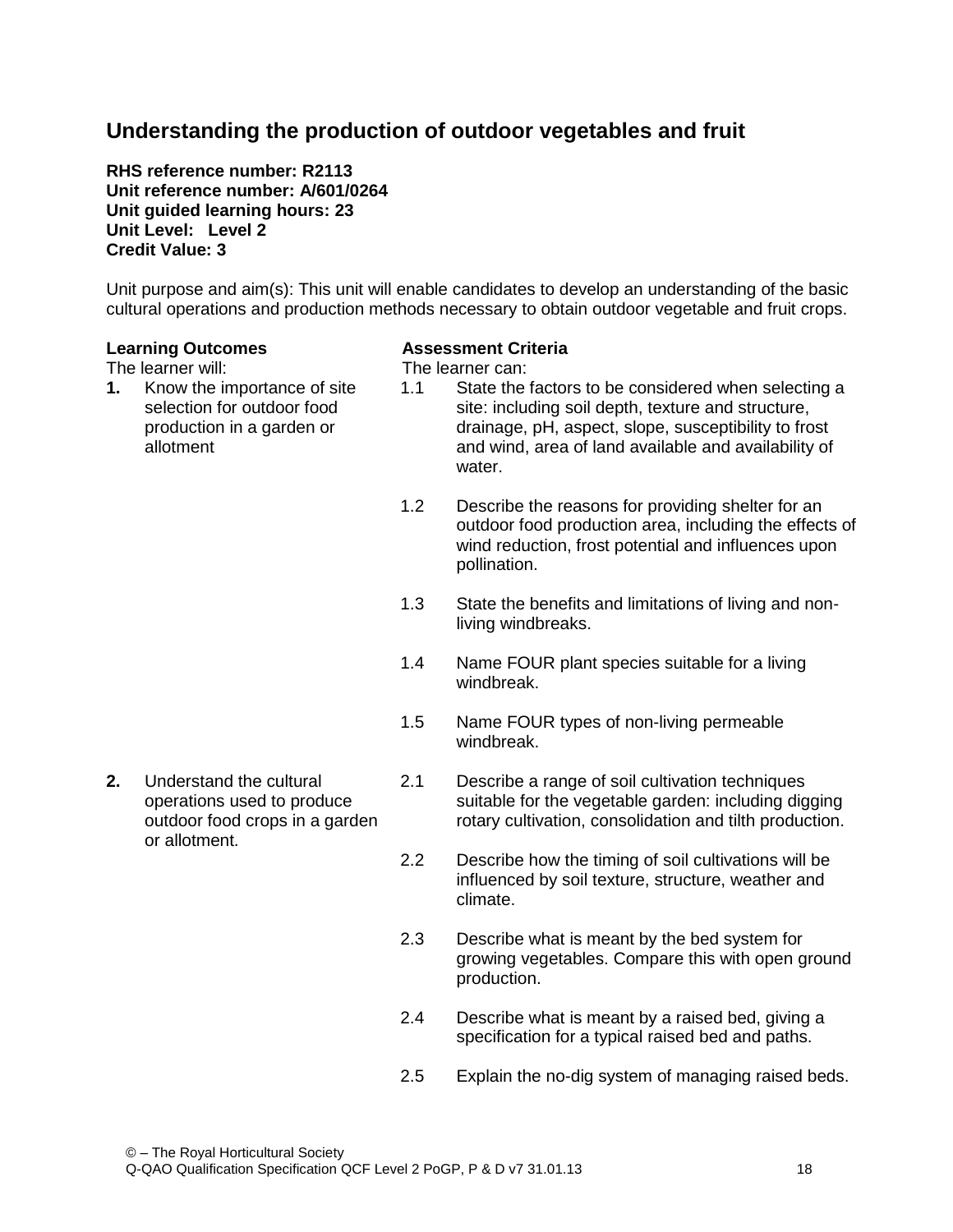- 2.6 State the methods used to advance and extend the productive season of outdoor food crops, including the use of polythene, mulches, fleece, 'enviromesh', low tunnels, cloches and cold frames.
- 2.7 Describe propagation methods used in the production of vegetable crops, including direct sowing and raising plants in seed beds, blocks and modules.
- 3.1 Describe the individual production of vegetable crops including runner beans, winter cabbage, Brussels sprouts, carrots, courgettes, onions, leeks, beetroot, potatoes and salad crops to include lettuce and radish.
	- 3.2 Describe how quality and yield may be determined by the following: base and top dressings, thinning, weed control, crop support, irrigation and pest and disease control.
	- 3.3 Describe how EACH of the vegetables in 3.1 may be harvested and stored successfully.
	- 3.4 State ONE common pest and ONE common disease of the vegetables named in 3.1, describing symptoms and control measures.
	- 3.5 State the benefits and limitations of crop rotation.
	- 3.6 Describe a four-bed system of crop rotation.
	- 3.7 Explain how successional cropping can be achieved for a NAMED crop by using sowing and planting dates, choice of cultivars and environmental protection.
	- 3.8 Explain how intercropping can be used to maximise production.
	- 3.9 Describe the effect of plant spacing on a named crop.
	- 3.10 Describe what is meant by 'cut and come again' vegetables.

**3.** Understand the principles of vegetable crop production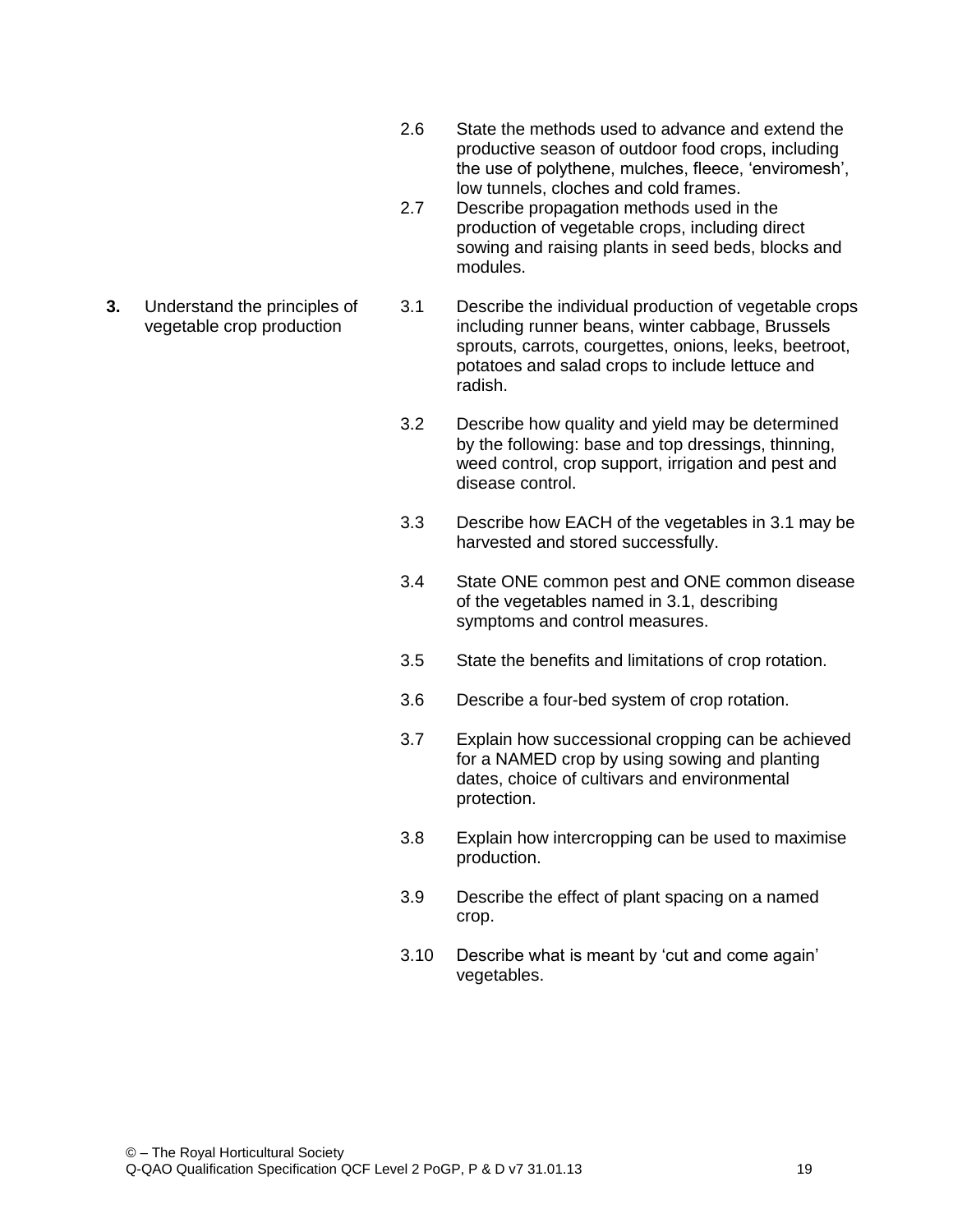- **4.** Understand the production of top and soft fruit for a garden or allotment
- 4.1 Distinguish between top and soft fruit.
- 4.2 List the types of top fruit (including apples, pears, plums and cherries) and factors for their selection, to include dessert and culinary cultivars; harvesting season; and storage capability.
- 4.3 List the major types of soft fruit (strawberries, raspberries, blackcurrants, gooseberries, blueberries and grapes) and factors to be considered when choosing suitable cultivars, to include the fruit type; choice of early, mid and late season cultivars; flavour; and freezing capability.
- . 4.4 Describe the production of top fruit (apples and plums) and state the factors to be considered when choosing plants, including fruit type; plant quality; rootstock choice; size of tree; training style; pollination compatibility; and cultural requirements.
- 4.5 Describe the production of soft fruit, including raspberries, blackcurrants and strawberries.
- 4.6 State the advantages of purchasing certified stock.
- 4.7 Describe how quality and yield can be determined by the following: planting; base and top dressings; mulching; weed control; irrigation; training systems; appropriate pruning; and pest and disease control.
- 4.8 Describe the importance of formative and maintenance pruning for tree shape and yield.
- 4.9 Explain the importance of cross pollination and fertilisation in top fruit, including flowering periods, compatibility, diploid and triploid cultivars.
- 4.10 State four methods of ensuring effective pollination in fruit production.
- 4.11 Describe the harvesting and storage of the fruit crops named in 4.4 and 4.5.
- 4.12 State ONE common pest and ONE common disease of the fruits named in 4.4 and 4.5, describing symptoms and control measures.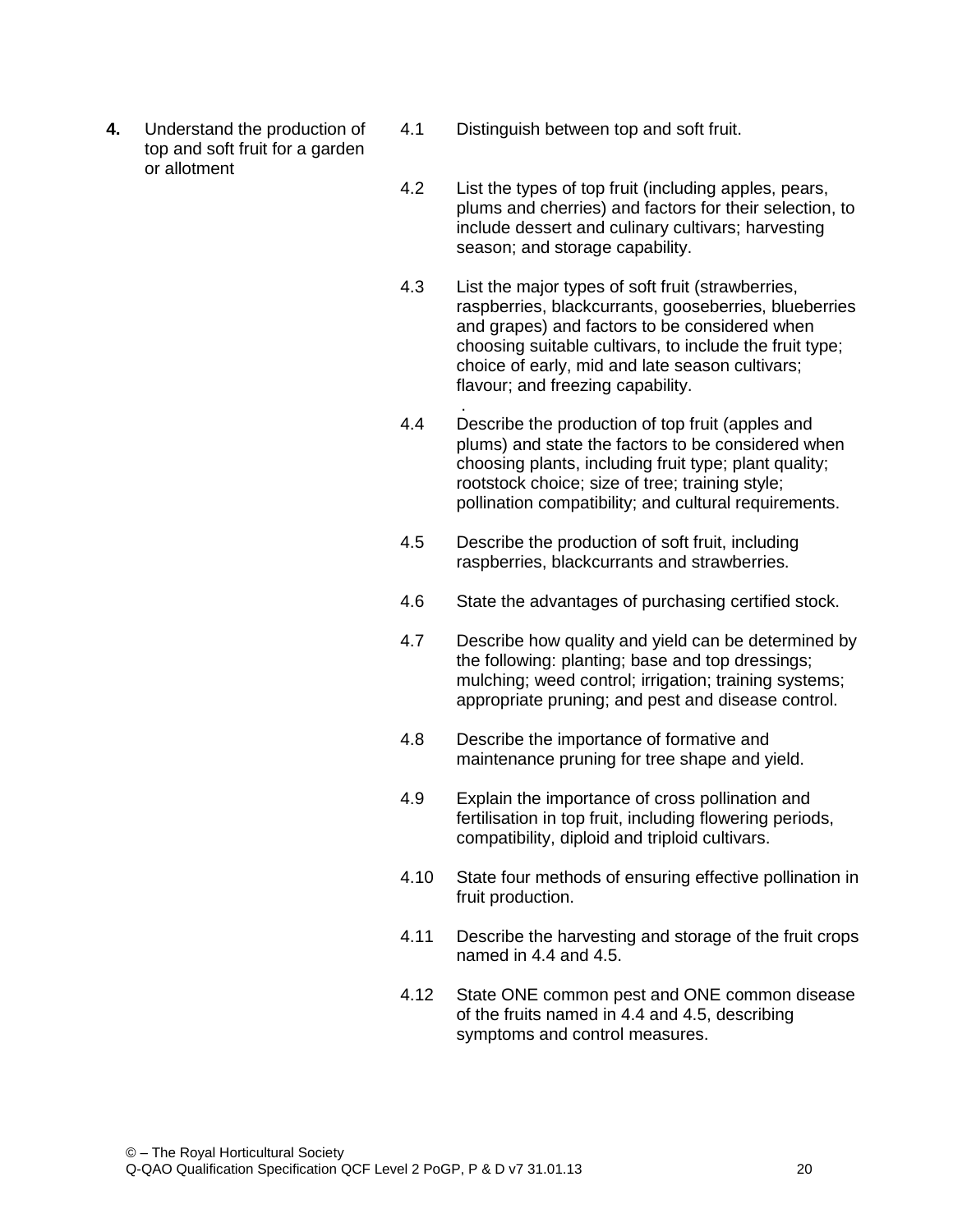### **Understanding protected environments and their use in plant cultivation**

**RHS reference number: R2114 Unit reference number: L/601/0267 Unit guided learning hours: 23 Unit Level: Level 2 Credit Value: 3**

Unit purpose and aim(s): This unit will enable candidates to develop an understanding of the control of the environment in greenhouses, frames, polythene tunnels and cloches; the horticultural uses of protected environments; the production of a range of plants in greenhouses and tunnels; and the care of plants in the house and conservatory.

#### **Learning Outcomes**

The learner will:

- **1.** Know a range of types of protected structure, and their use in growing plants.
- **2.** Know the environment provided by a range of protected structures.

**3.** Know the structural and

cladding materials used for a range of protected structures. **Assessment Criteria**

The learner can:

- 1.1 Describe a range of protected structures, to include greenhouses, cold frames, polythene tunnels, cloches and conservatories.
- 1.2 Describe horticultural uses for each of the structures listed in 1.1, including plant propagation, crop production, and decorative display.
- 2.1 Describe the environmental differences between the protected environment and outdoors, including temperature; humidity; light; concentration of atmospheric gases; air movement; and irrigation requirements.
- 2.2 State the benefits and limitations of using protected structures for growing plants, (for example tomato, *Lycopersicon esculentum*) compared with growing the same plants outdoors.
- 2.3 Describe the effect of the environmental factors listed in 2.1 on plants in a protected environment.
- 3.1 List and describe the characteristics of a range of materials used for framework construction, including steel, aluminium, wood, and plastics. State the benefits and limitations of EACH.
- 3.2 Describe the properties of different cladding materials which can be used for structures, including glass; polyethylene film; polycarbonate; acrylic sheets; shade netting; and horticultural fleece. State the benefits and limitations of EACH.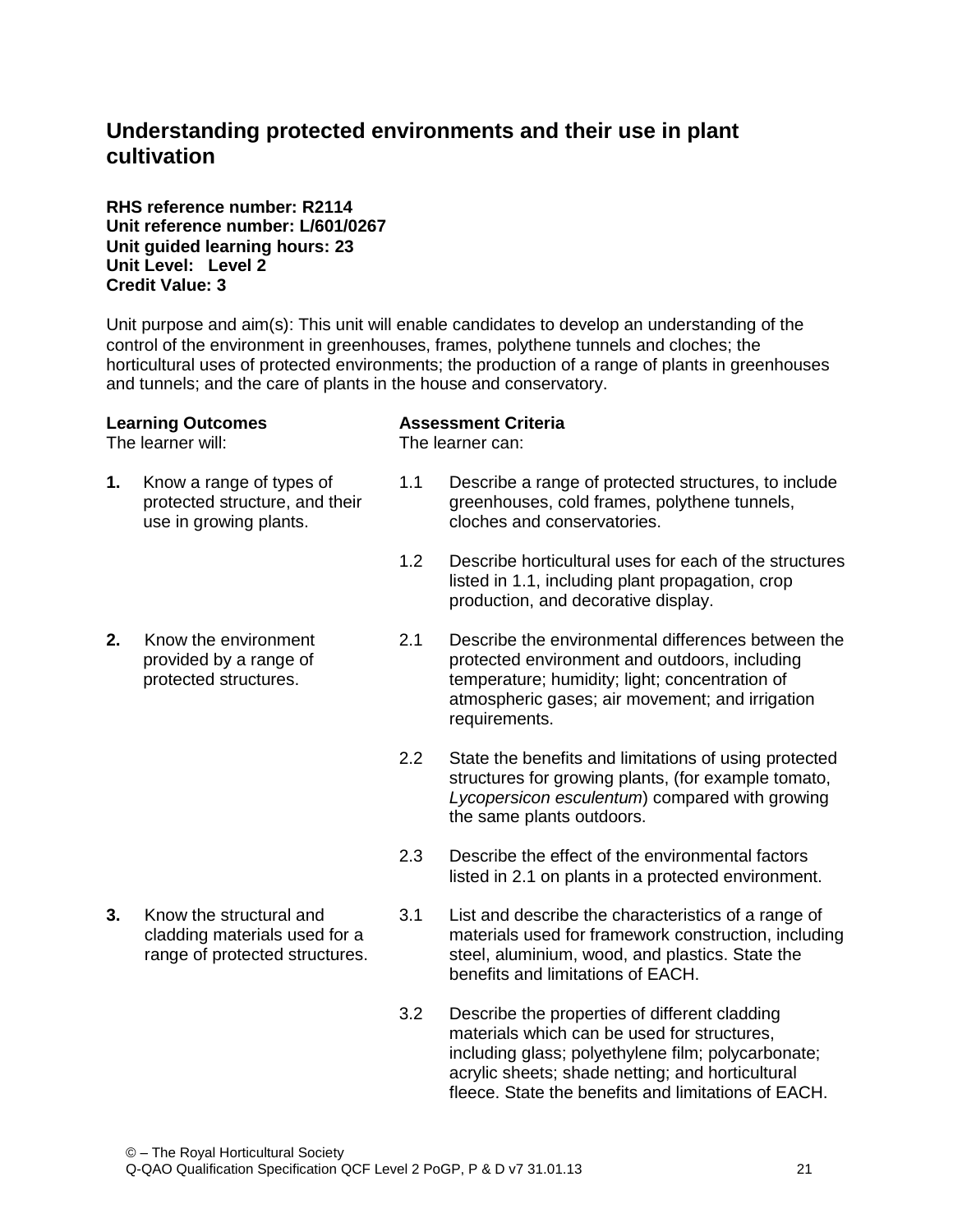- **4.** Understand the control of the environment in protected structures.
- 4.1 Describe the factors that affect light levels in protected structures, including shape of structure; site factors; orientation; type and condition of cladding materials.
- 4.2 Describe how the temperature can be maintained in structures, including heating by gas, oil or electricity; heat distribution using circulating water and air; cooling by forced or natural ventilation; evaporation; and shading.
- 4.3 Describe methods of changing the relative humidity (RH) in a protected environment, including the effects of 'damping down', ventilation and temperature changes.
- 4.4 Describe manual and automated methods of irrigation, including the use of watering cans, hose pipes, capillary systems and 'drip' systems.
- 4.5 Describe how light levels can be manipulated, by the use of supplementary lighting and shading, including blinds and shading paints.
- 4.6 Describe the importance of cultural and biological controls to limit the damage caused by plant pests and diseases.
- 5.1 Compare the properties and characteristics of materials used in the manufacture of plant containers, including terracotta, plastic, polystyrene, peat, paper, natural and reconstituted stone, and recycled materials.
- 5.2 Describe the factors that should be considered when choosing containers for the display of plants in greenhouses and interior displays, including management considerations and visual appeal.
- **5** Know the types of container and growing media used for production and display in protected environments.